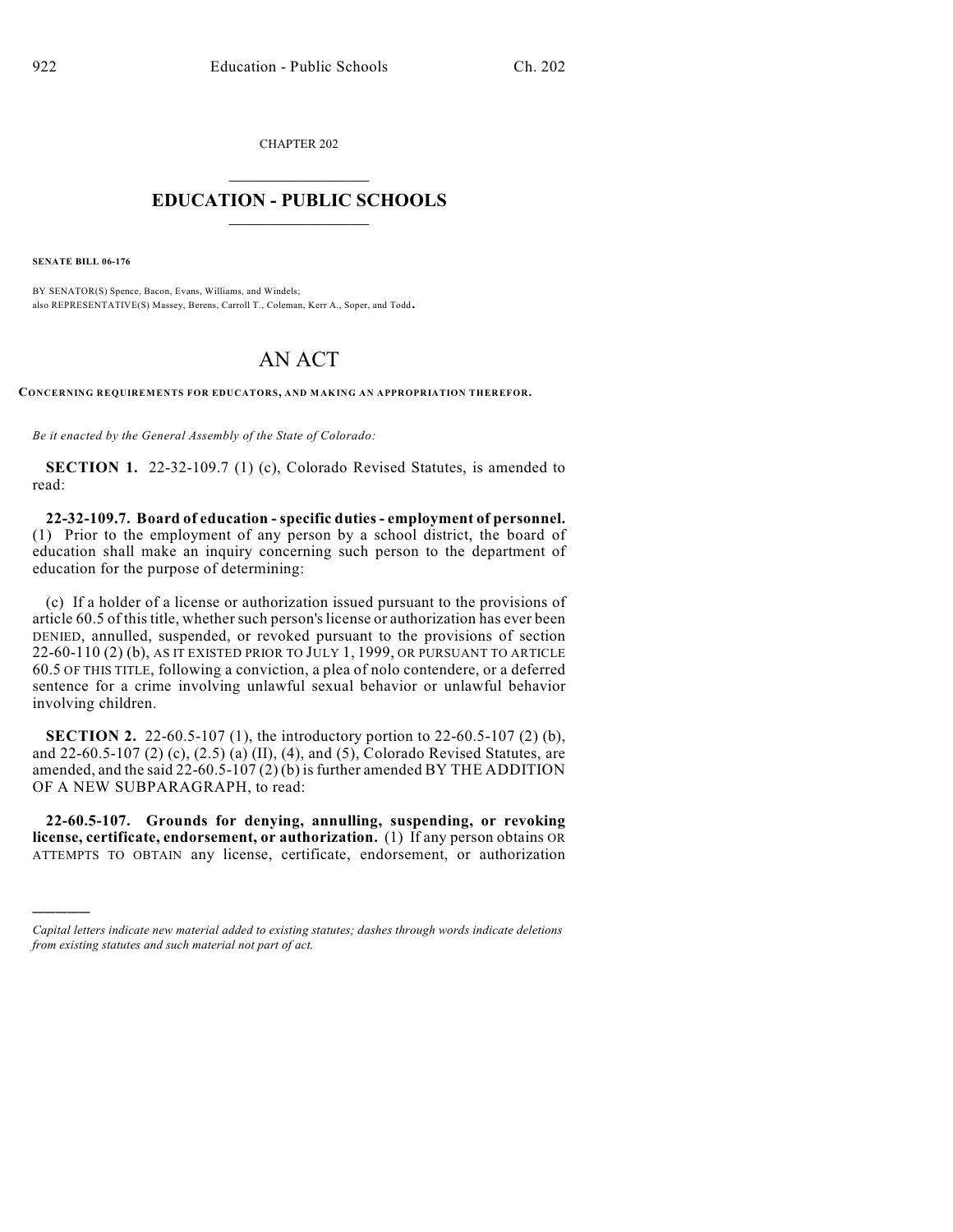pursuant to the provisions of this article through misrepresentation or fraud or through misleading information or AN untruthful statement submitted or offered with the intent to misrepresent or mislead or to conceal the truth, such license, certificate, endorsement, or authorization may be annulled OR DENIED by the department of education in the manner prescribed in section 22-60.5-108.

(2) Any license, certificate, endorsement, or authorization may be denied, annulled, suspended, or revoked in the manner prescribed in section 22-60.5-108, notwithstanding the provisions of subsection (1) of this section:

(b) When the applicant or holder is convicted of, pleads nolo contendere to, or receives a deferred sentence for a violation of any law of this state or any counterpart municipal law of this state involving one of the following offenses:

(VIII) A CRIME UNDER THE LAWS OF THE UNITED STATES, ANOTHER STATE, A MUNICIPALITY OF THIS STATE OR ANOTHER STATE, OR ANY TERRITORY SUBJECT TO THE JURISDICTION OF THE UNITED STATES, THE ELEMENTS OF WHICH ARE SUBSTANTIALLY SIMILAR TO ONE OF THE OFFENSES DESCRIBED IN SUBPARAGRAPHS (I) TO (VII) OF THIS PARAGRAPH (b).

(c) When the applicant or holder is found guilty of or upon the court's acceptance of a guilty plea or a plea of nolo contendere to a misdemeanor violation of any law of this state OR ANOTHER STATE, any municipality of this state OR ANOTHER STATE, or the United States OR ANY TERRITORY SUBJECT TO THE JURISDICTION OF THE UNITED STATES involving the illegal sale of controlled substances, as defined in section 12-22-303 (7), C.R.S.;

(2.5) (a) A license, certificate, endorsement, or authorization shall be denied, annulled, suspended, or revoked in the manner prescribed in section 22-60.5-108, notwithstanding the provisions of subsection (1) of this section to the contrary, in the following circumstances:

(II) When the applicant or holder is convicted of indecent exposure, as described in section 18-7-302,  $(2)$  (b), C.R.S., or of a crime under the laws of another state, A MUNICIPALITY OF THIS OR ANOTHER STATE, the United States, or a territory subject to the jurisdiction of the United States, the elements of which are substantially similar to the offense of indecent exposure described in this subparagraph (II);

(4) The department of education may DENY, ANNUL, suspend, or revoke any license, certificate, endorsement, or authorization if the state board finds and determines that the APPLICANT OR holder thereof has become IS professionally incompetent or guilty of unethical behavior.

(5) The state board of education shall promulgate appropriate rules defining the standards of unethical behavior and professional incompetency. including, but not limited to, a violation of section 22-1-123.

**SECTION 3.** 22-60.5-107, Colorado Revised Statutes, is amended BY THE ADDITION OF A NEW SUBSECTION to read:

**22-60.5-107. Grounds for denying, annulling, suspending, or revoking**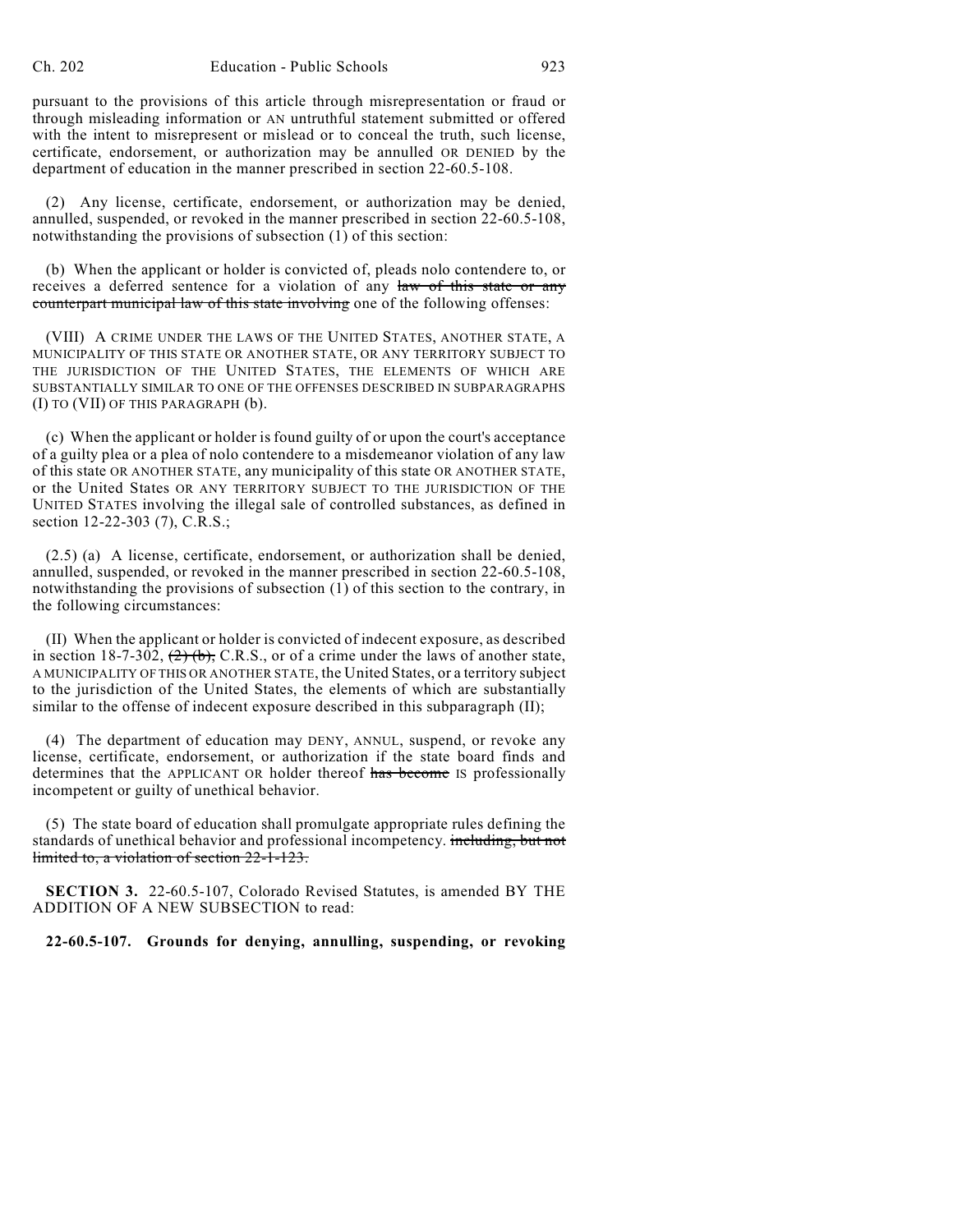**license, certificate, endorsement, or authorization.** (7) IN THE MANNER PRESCRIBED IN SECTION 22-60.5-108, THE DEPARTMENT OF EDUCATION MAY SUSPEND A LICENSE, CERTIFICATE, ENDORSEMENT, OR AUTHORIZATION WHEN THE HOLDER, WITHOUT GOOD CAUSE, RESIGNS OR ABANDONS HIS OR HER CONTRACTED POSITION WITH A SCHOOL DISTRICT WITHOUT GIVING THE WRITTEN NOTICE REQUIRED BY SECTION 22-63-202 (2) (b).

**SECTION 4.** 22-63-202 (2), Colorado Revised Statutes, is REPEALED AND REENACTED, WITH AMENDMENTS, to read:

**22-63-202. Employment contracts - contracts to be in writing - duration damage provision.** (2) (a) A TEACHER OR CHIEF ADMINISTRATIVE OFFICER AND THE BOARD MAY MUTUALLY AGREE TO TERMINATE THE TEACHER'S OR CHIEF ADMINISTRATIVE OFFICER'S EMPLOYMENT CONTRACT AT ANY TIME.

(b) EACH EMPLOYMENT CONTRACT EXECUTED PURSUANT TO THIS SECTION SHALL CONTAIN A PROVISION STATING THAT A TEACHER OR CHIEF ADMINISTRATIVE OFFICER SHALL NOT TERMINATE HIS OR HER EMPLOYMENT CONTRACT WITH THE BOARD WITHOUT THE AGREEMENT OF THE BOARD UNLESS:

(I) IF THE TEACHER OR CHIEF ADMINISTRATIVE OFFICER INTENDS TO TERMINATE HIS OR HER EMPLOYMENT CONTRACT FOR THE SUCCEEDING ACADEMIC YEAR, THE TEACHER OR CHIEF ADMINISTRATIVE OFFICER GIVES WRITTEN NOTICE TO THE BOARD OF HIS OR HER INTENT NO LATER THAN THIRTY DAYS PRIOR TO THE COMMENCEMENT OF THE SUCCEEDING ACADEMIC YEAR OR, IF A SCHOOL DISTRICT OPERATES AN ALTERNATIVE YEAR PROGRAM, NOT LESS THAN THIRTY DAYS BEFORE THE COMMENCEMENT OF SERVICES UNDER THE EMPLOYMENT CONTRACT; OR

(II) IF THE TEACHER OR CHIEF ADMINISTRATIVE OFFICER INTENDS TO TERMINATE HIS OR HER EMPLOYMENT CONTRACT FOR THE CURRENT ACADEMIC YEAR AFTER THE BEGINNING OF THE ACADEMIC YEAR, THE TEACHER OR CHIEF ADMINISTRATIVE OFFICER SHALL GIVE WRITTEN NOTICE TO THE BOARD OF HIS OR HER INTENT AT LEAST THIRTY DAYS PRIOR TO THE DATE THAT THE TEACHER OR CHIEF ADMINISTRATIVE OFFICER INTENDS TO STOP PERFORMING THE SERVICES REQUIRED BY THE EMPLOYMENT CONTRACT.

(c) EACH EMPLOYMENT CONTRACT EXECUTED PURSUANT TO THIS SECTION SHALL CONTAIN A DAMAGES PROVISION WHEREBY A TEACHER OR CHIEF ADMINISTRATIVE OFFICER WHO VIOLATES THE PROVISION REQUIRED BY PARAGRAPH (b) OF THIS SUBSECTION (2) WITHOUT GOOD CAUSE SHALL AGREE TO PAY DAMAGES TO THE SCHOOL DISTRICT, AND THE BOARD THEREOF SHALL BE AUTHORIZED TO COLLECT OR WITHHOLD DAMAGES FROM COMPENSATION DUE OR PAYABLE TO THE TEACHER OR CHIEF ADMINISTRATIVE OFFICER, IN AN AMOUNT EQUAL TO THE LESSOR OF:

(I) THE ORDINARY AND NECESSARY EXPENSES OF A BOARD TO SECURE THE SERVICES OF A SUITABLE REPLACEMENT TEACHER OR CHIEF ADMINISTRATIVE OFFICER; OR

(II) ONE-TWELFTH OF THE ANNUAL SALARY SPECIFIED IN THE EMPLOYMENT CONTRACT.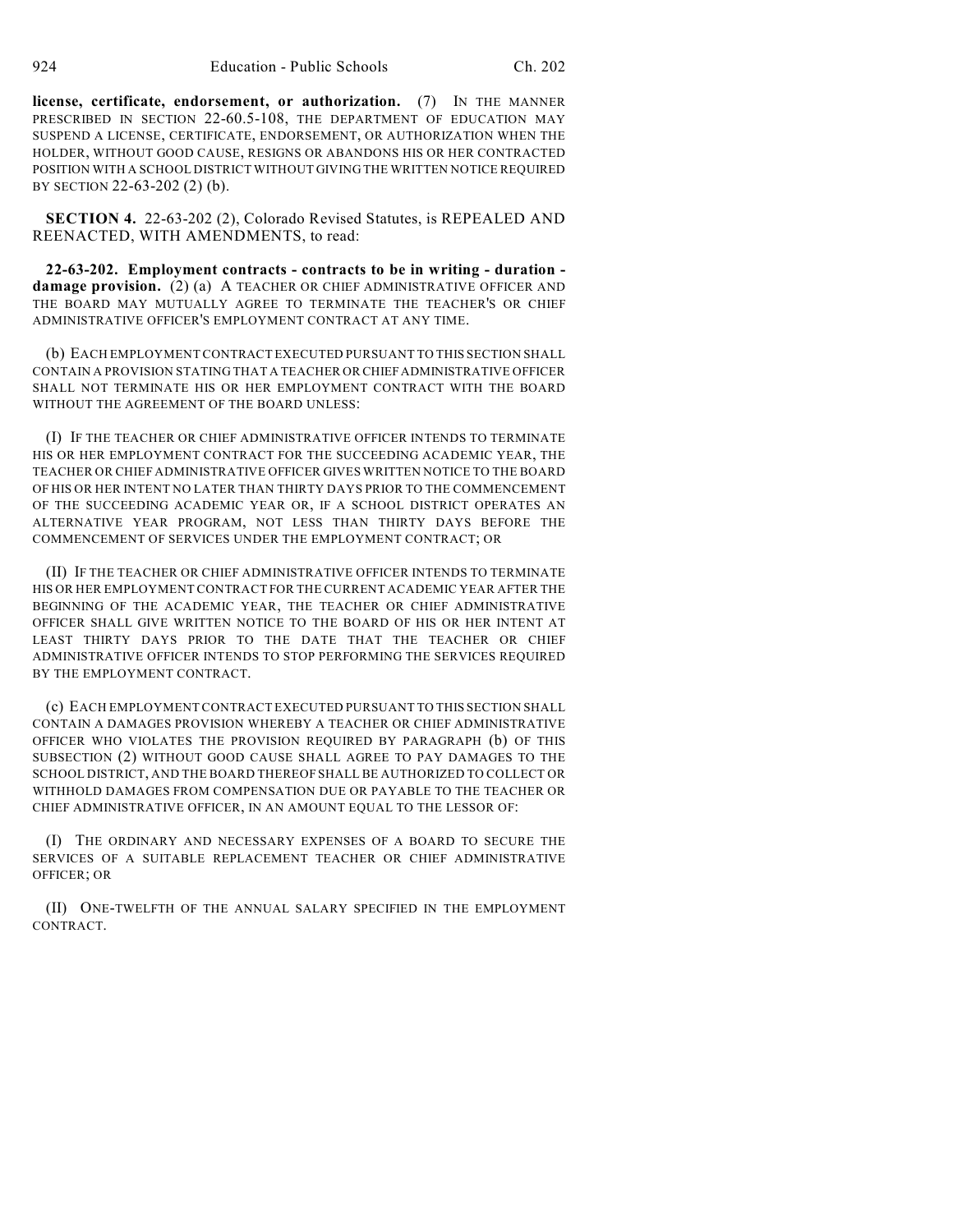(d) THE DEPARTMENT OF EDUCATION MAY SUSPEND THE LICENSE, ENDORSEMENT, OR AUTHORIZATION OF A TEACHER OR CHIEF ADMINISTRATIVE OFFICER WHO FAILS TO PROVIDE THE NOTICE REQUIRED BY PARAGRAPH (b) OF THIS SUBSECTION (2) AND WHO ABANDONS, FAILS, OR REFUSES TO PERFORM REQUIRED SERVICES PURSUANT TO AN EMPLOYMENT CONTRACT, WITHOUT GOOD CAUSE.

**SECTION 5.** 22-60.5-103 (1) (a), (4), and (5), Colorado Revised Statutes, are amended to read:

**22-60.5-103. Applicants - licenses - authorizations - submittal of form and fingerprints - failure to comply constitutes grounds for denial.** (1) (a) Any person making PRIOR TO SUBMITTING TO THE DEPARTMENT OF EDUCATION AN application for any license specified in section 22-60.5-201, 22-60.5-210, 22-60.5-301, or 22-60.5-306 or for any authorization specified in section 22-60.5-111, EACH APPLICANT shall submit to the department of education at the time of application COLORADO BUREAU OF INVESTIGATION a complete set of fingerprints of such applicant taken by a qualified law enforcement agency, unless the applicant previously submitted a complete set of his or her fingerprints to the department of education OR THE COLORADO BUREAU OF INVESTIGATION IN CONNECTION WITH AN APPLICATION FOR A LICENSE OR AUTHORIZATION SPECIFIED IN THIS ARTICLE 60.5. THE APPLICANT SHALL SUBMIT THE FINGERPRINTS FOR THE PURPOSE OF OBTAINING A FINGERPRINT-BASED CRIMINAL HISTORY RECORD CHECK THROUGH THE COLORADO BUREAU OF INVESTIGATION AND THE FEDERAL BUREAU OF INVESTIGATION, TO DETERMINE WHETHER THE APPLICANT FOR LICENSURE OR AUTHORIZATION HAS A CRIMINAL HISTORY. THE APPLICANT SHALL PAY TO THE COLORADO BUREAU OF INVESTIGATION THE FEE ESTABLISHED BY THE BUREAU FOR CONDUCTING THE CRIMINAL HISTORY RECORD CHECK. UPON COMPLETION OF THE CRIMINAL HISTORY RECORD CHECK, THE BUREAU SHALL FORWARD THE RESULTS TO THE DEPARTMENT OF EDUCATION.

(4) The department of education shall forward fingerprints submitted pursuant to subsection (1) of this section to the Colorado bureau of investigation for the purpose of obtaining a fingerprint-based criminal history record check through the Colorado bureau of investigation and the federal bureau of investigation, to determine whether the applicant for licensure or authorization has a criminal history. To facilitate a criminal history record check conducted pursuant to this subsection  $(4)$  (1) OF THIS SECTION, the department of education may conduct a search on the ICON system at the state judicial department, as defined in section 24-33.5-102 (3), C.R.S., and may use any other available source of criminal history information that the department of education determines is appropriate. The department of education may use the specified sources to determine any crime or crimes for which the person was arrested or charged and the disposition of any criminal charges.

(5) The department of education may issue any initial license specified in section 22-60.5-201, 22-60.5-210, 22-60.5-301, or 22-60.5-306 or any authorization specified in section 22-60.5-111 prior to receiving the results regarding an applicant's fingerprints from the Colorado bureau of investigation; however, the department of education may annul, pursuant to section 22-60.5-107 (1), any license or authorization so issued if such results are inconsistent with the information provided by the applicant in the form submitted pursuant to subsection (1) of this section.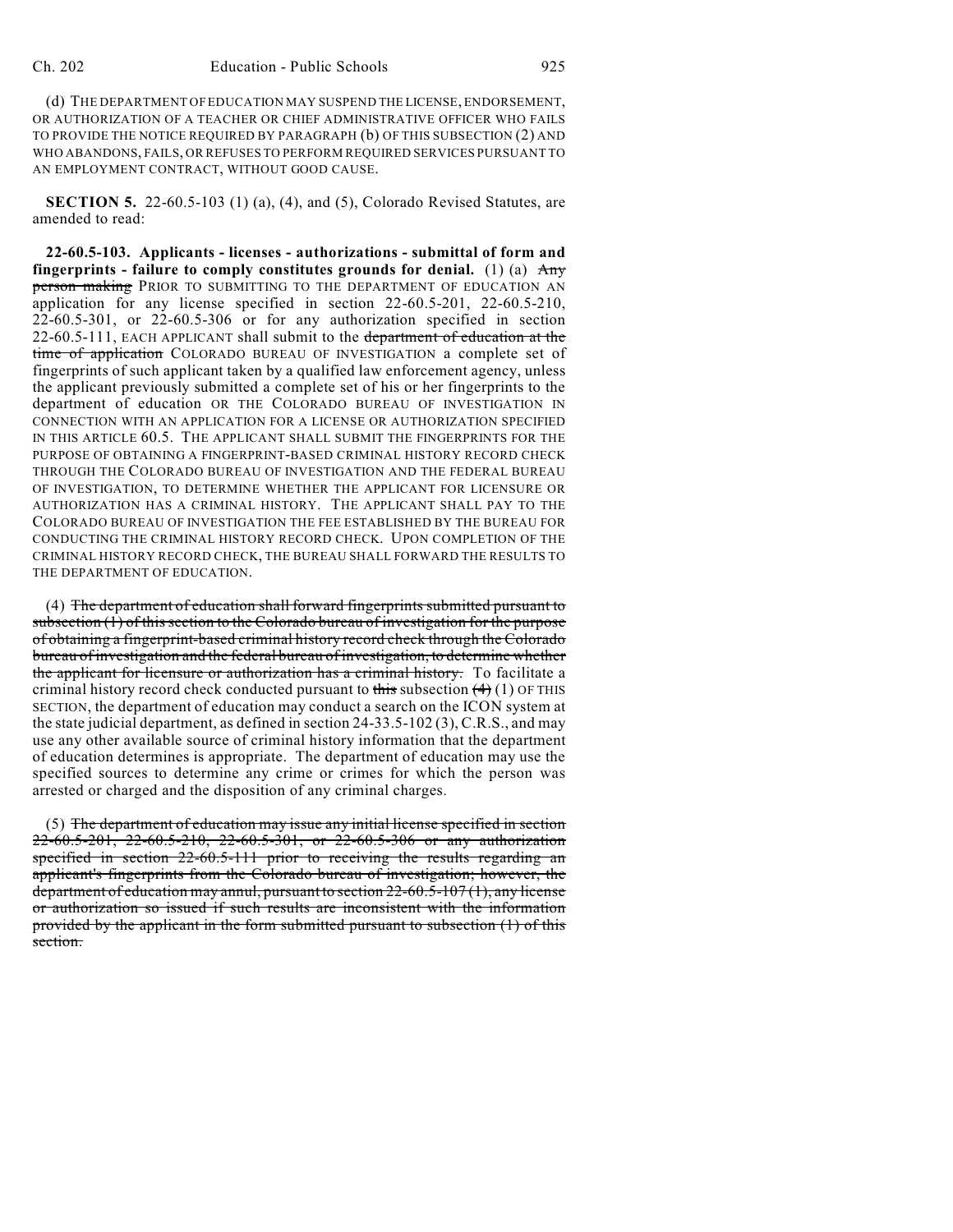**SECTION 6.** 22-1-121 (1.7) (a) and (1.7) (c), Colorado Revised Statutes, are amended to read:

**22-1-121. Nonpublic schools - employment of personnel - notification by department of education.** (1.7) (a) To facilitate the inquiry permitted by subsection (1) or subsection (1.5) of this section, the governing board of a participating nonpublic school shall require an applicant or employee to submit to the governing board of the school a complete set of his or her fingerprints taken by a qualified law enforcement agency or an authorized school employee. The governing board shall forward the set of fingerprints together with a check to cover the direct and indirect costs of conducting a fingerprint-based criminal history record check of the applicant or employee to the department of education. The department shall forward such fingerprints to the Colorado bureau of investigation for the purpose of conducting a state and national fingerprint-based criminal history record check utilizing records of the Colorado bureau of investigation and the federal bureau of investigation. The department shall be the authorized agency to receive and disseminate information regarding the result of any national criminal history record check. Any such national check shall be handled in accordance with P.L. 92-544, as amended. The department shall notify the governing board whether a fingerprint-based criminal history record check has identified any conviction, plea of nolo contendere, deferred sentence, or deferred prosecution described in subsection (1) of this section.

(c) The department of education shall transmit any checks received pursuant to this subsection  $(1.7)$  to the state treasurer who shall credit the same to the nonpublic school fingerprint fund which fund is hereby created in the state treasury. The moneys in the nonpublic school fingerprint fund shall be used to pay for fingerprint-based criminal history record checks required pursuant to this subsection (1.7) and shall be subject to annual appropriation by the general assembly. Any moneys not appropriated shall remain in the nonpublic school fingerprint fund and shall not be transferred or revert to the general fund at the end of any fiscal year.

**SECTION 7. Adjustments to the 2006 long bill.** (1) For implementation of this act, appropriations made in the annual general appropriation act for the fiscal year beginning July 1, 2006, shall be adjusted as follows:

(a) The cash funds appropriation to the department of education management and administration, office of professional services, for Colorado and federal bureau of investigation record checks, is decreased by seven hundred seventy-five thousand dollars (\$775,000). Said sum shall be from the educator licensure cash fund created in section 22-60.5-112, Colorado Revised Statutes.

(b) The cash funds exempt appropriation to the department of public safety, Colorado bureau of investigation, Colorado crime information center, for fingerprint processing services, is decreased by three hundred thirty-seven thousand eight hundred sixteen dollars (\$337,816). Said sum shall be from fingerprint and name check processing fees transferred from the department of education.

(c) The cash funds appropriation to the department of public safety, Colorado bureau of investigation, Colorado crime information center, for fingerprint processing services, is increased by three hundred thirty-seven thousand eight